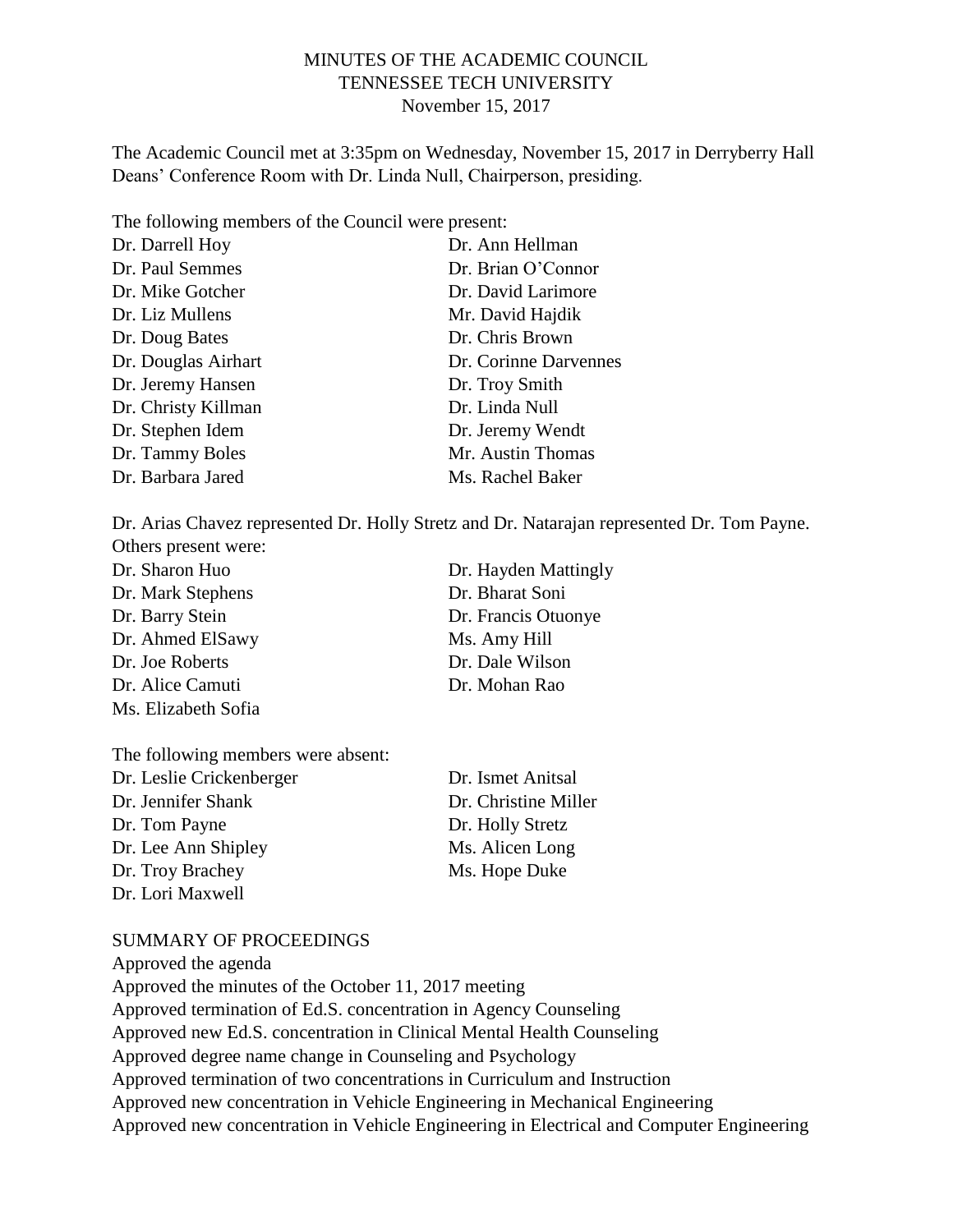Approved two title changes from emphasis to concentrations in Manufacturing and Engineering Technology

Approved four graduate certificates in Masters of Professional Studies concentration

Approved online delivery of Professional Science Masters in Environmental Informatics

Approved three new concentrations in Environmental Science Ph.D.

Approved revisions to Policy No. 225 New Academic Programs

Approved revisions to Policy No. 274 Graduate Assistantships

Approved Policy No. 780 Misconduct in Research

Received information on revisions to University Research Advisory Committee Procedures

# PROCEEDINGS

# Approval of the Agenda

Dr. Null stated that agenda items #7 and #8 need to be reversed as the new concentration in vehicle engineering in Mechanical Engineering requires approval before moving forward with the same concentration in Electrical and Computer Engineering. Dr. Darvennes MOVED approval with the change and Dr. Wendt SECONDED. APPROVED unanimously.

# Approval of the Minutes of the October 11, 2017 Meeting

Dr. Darvennes MOVED approval and Dr. Wendt SECONDED. APPROVED unanimously.

# Approval of Termination of Ed.S. Concentration in Agency Counseling

Dr. Stein stated the termination of the concentration is due to changes in accreditation and licensure laws in Tennessee which have lessened the benefit for students to pursue this area. Dr. Darvennes MOVED approval and Dr. Wendt SECONDED. APPROVED unanimously.

# Approval of New Ed.S. Concentration in Clinical Mental Health Counseling

Dr. Stein stated this concentration would replace the one on Agency Counseling that was just approved for termination. This concentration will allow students to pursue additional licensure or specialization in the counseling fields and obtain an Ed.S. degree. Dr. Darvennes MOVED approval and Dr. Wendt SECONDED. APPROVED unanimously.

# Approval of Degree Name Change in Counseling and Psychology

Dr. Stein stated the name change is for the degree not a concentration. The department name was changed several years ago, but the degree program name was not changed. Dr. Airhart MOVED approval and Dr. Mullens SECONDED. APPROVED unanimously.

# Approval of Termination of Two Concentrations in Curriculum and Instruction

Dr. Wendt stated that due to changes in Tennessee state licensure requirements for special education endorsement areas, the current licensure area – Special Education Modified Program K-12, as well as Multidisciplinary Studies Middle School, was superseded on August 31, 2017. The department has updated these concentrations with two new ones. Students have already been phased out of these concentrations and no students remain in the concentrations. Dr. Wendt MOVED approval and Dr. Killman SECONDED. APPROVED unanimously.

# Approval of New Concentration in Vehicle Engineering in Mechanical Engineering

Dr. Dale Wilson spoke on this new concentration explaining the need for the program in this region due to demand from the automotive industry. There were five new courses created within the ME program. This concentration will provide BSME students an option to enhance their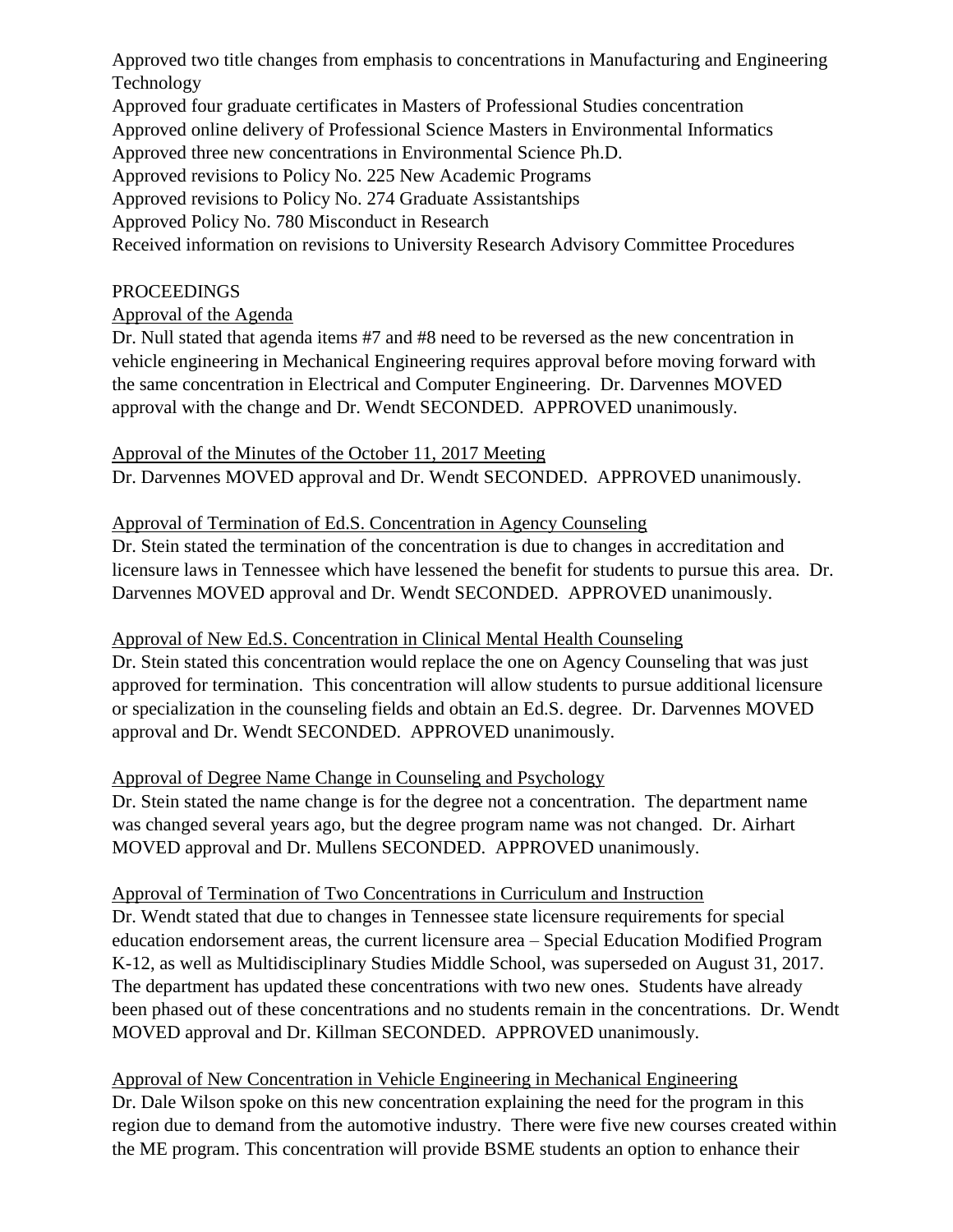knowledge related to this industry segment and secure jobs in the automotive industry. No one in the U.S. offers this in their undergraduate program. This concentration is in conjunction with ECE and has interest from other departments such as Computer Science and Business. Dr. Darvennes MOVED approval and Dr. Larimore SECONDED. After some discussion and questions, the concentration was APPROVED unanimously.

Approval of New Concentration in Vehicle Engineering in Electrical and Computer Engineering Dr. Hoy presented this as a companion to the concentration in vehicle engineering in Mechanical Engineering. There is growing opportunities for EE majors in the automotive industry and this concentration provides them an option to enhance their knowledge in this area. No new courses are needed and lab space is already available. Dr. Hoy MOVED approval and Dr. Airhart SECONDED. APPROVED unanimously.

## Approval of Two Title Changes from Emphasis to Concentrations in Manufacturing and Engineering Technology

Dr. ElSawy stated the request is to change the Emphasis I: Mechatronics Engineering Technology to Concentration I: Mechatronics Engineering Technology and Emphasis II: Engineering Technology Management to Concentration II: Engineering Technology Management. These two areas are in great demand by industry. Changing from emphasis to concentrations will appear on the students' transcripts and will make them more marketable and competitive in the manufacturing industry job market. Dr. Darvennes MOVED approval and Dr. Hoy SECONDED. APPROVED unanimously.

Approval of Four Graduate Certificates in Masters of Professional Studies Concentrations Dr. Roberts explained that each certificate is being offered from within a concentration in the MPS program. This would be in line with the two certificates currently offered in Healthcare Administration and TESOL. The department has received requests from industry and other areas to provide these certificates. The four certificates are: Human Resources Leadership, Strategic Leadership, Training and Development, and Public Safety. The certificate requires 15 hours and students may continue course requirements for the MPS degree. Dr. Mullens MOVED approval and Dr. Darvennes SECONDED. After some discussion, the certificates were APPROVED unanimously.

# Approval to Add Online Delivery of Professional Sciences Masters in Environmental Informatics

Dr. Mattingly stated that the PSM-EI degree program started four years ago with a hybrid delivery with some courses offered on-ground and others online. There has been an increasing demand from working professionals and others to add a fully online delivery format in addition to the hybrid delivery. The quality of the program will remain the same. Dr. Darvennes MOVED approval and Dr. Semmes SECONDED. APPROVED unanimously.

### Approval of Three New Concentrations in Environmental Sciences Ph.D. Program

Dr. Mattingly stated that the three new concentrations to be added to the EVS Ph.D. program are in Agriculture, Geosciences, and Integrated Research. Each of the departments are in support of these concentrations in their respective areas and have faculty to support them; with no new faculty needed at this time. Each area would receive two graduate assistants provided by EVS. The addition of these new concentrations will boost enrollment and graduation rates and help